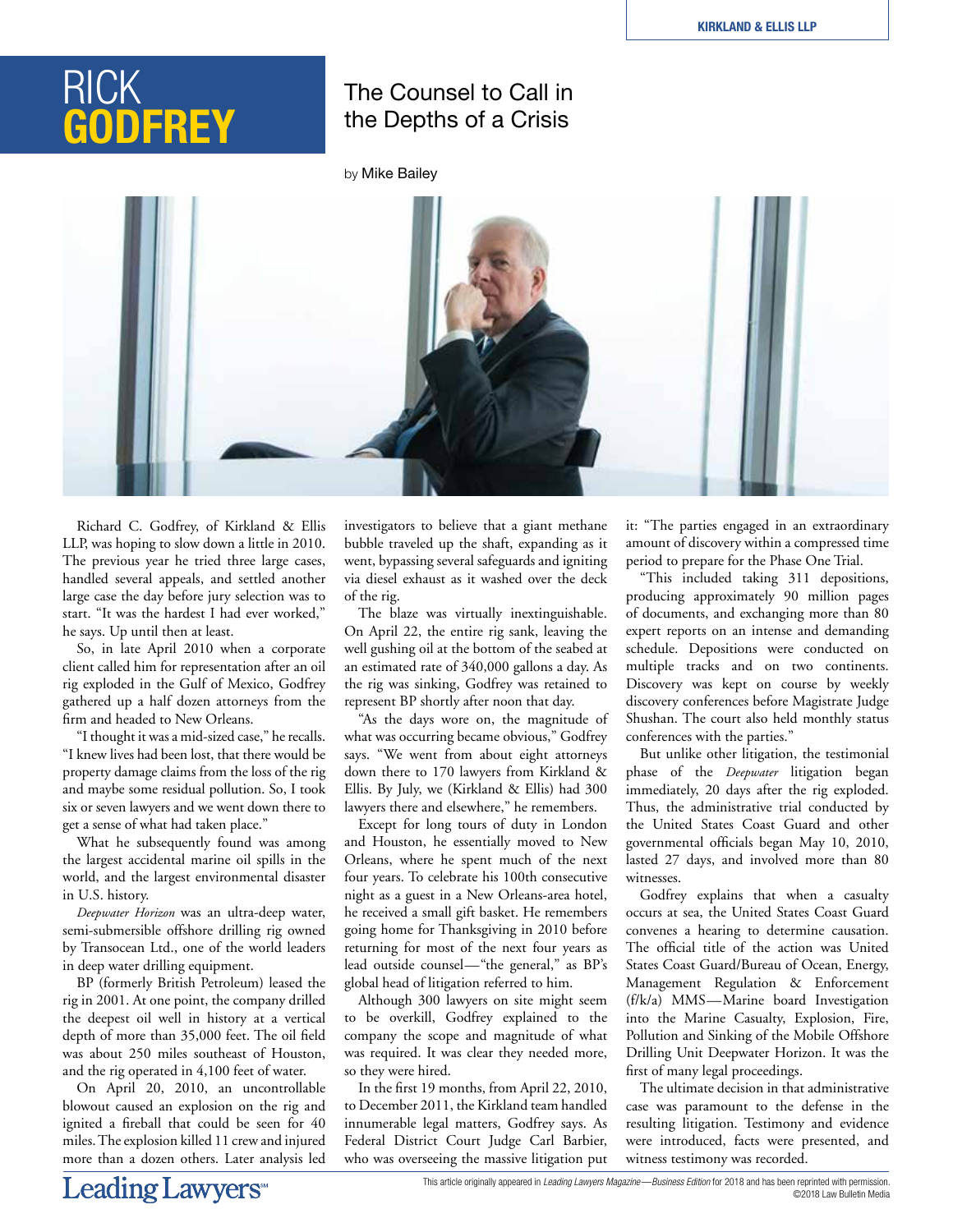Had that tribunal found that BP was solely responsible for having caused the disaster, that evidence and information would have carried over into civil litigation, and it would have influenced the Department of Justice's criminal investigation.

Godfrey led BP's defense in that proceeding, splitting duties with partner Carrie Karis and a team of attorneys who crafted their case essentially on the fly since the hearing occurred almost immediately after the disaster.

Godfrey and his team presented evidence to show the responsibility for having caused the accident should be shared between Transocean, owner of the rig, Halliburton, Cameron and other oil service companies—a "multi-party, multi-causal" theory of defense.

At the conclusion of the hearing, BP's theory that Godfrey advocated prevailed, and the Marine Board found causation split among several parties.

Meanwhile, the federal court civil litigation proceeded. It involved approximately 6,000 lawsuits with more than 200,000 separate plaintiffs and millions of potential class plaintiffs.

In addition to the Coast Guard investigatoryadministrative trial and representing BP in the multi-district civil litigation in federal court in the Eastern District of Louisiana, Kirkland lawyers also were involved in representing BP in connection with the Presidential Commission investigation, the Congressional investigation and the Department of Justice criminal investigation, as well as defending the company against the claims brought by the five Gulf States, the Civil Division of the Department of Justice and the Securities and Exchange Commission.

Meanwhile, oil continued to gush onto the sea floor for 87 days. Crews tried to clean up the site as best they could while preserving evidence that was under subpoena. Godfrey says that cement and mud samples from the wells had to be preserved. The mud that landed on relief vessels did, too, because it was evidence.

### MUDDY EVIDENCE IN THE CASE

So, crews were trying desperately to clean up the site and the debris while working under the knowledge that everything had to be preserved and kept as pristine as possible because of various government subpoenas.

"Thousands of people were trying to cap the well and trying to preserve evidence at the same time. We had lawyers on rigs, ships and around the world trying to comply with subpoenas. Meanwhile, the company was really trying to do the right thing," Godfrey says.

"We had the MMS (Coast Guard) trial, a government investigation, a congressional investigation and subpoenas, a presidential commission, a chemical safety board, the United Kingdom parliament inquiries, and we're trying to preserve all of the physical and other evidence while the company is trying to get the well capped," Godfrey says of his many challenges as lead outside counsel.

James Neath, recently retired head of global litigation for BP PLC, says Godfrey's work in the *Deepwater Horizon* case was extraordinary. But he says Godfrey had been a trusted adviser and provided dependable legal counsel for BP for nearly 20 years prior to that. He handled many delicate matters, including regulatory issues and environmental litigation.

"We are probably one of (Godfrey's) largest clients and have been for close to 20 years. I am the person with whom he has worked most closely. What sets him apart is his strategic thinking. When we have a complex issue and we aren't sure how to approach it, we will sit at a whiteboard (to plan strategy). There is no one better at getting from point A to point Z than Rick. He is easy to deal with, he's a clear thinker, and he pays attention to every detail like no one else."

Godfrey's role in the *Deepwater Horizon* case was to lead the company's overall defense, including assembling and organizing lawyers into teams to handle the massive number of discovery requests, lawsuits, hearings and depositions—all while participating in a steering committee that reported to BP's senior management.

He coordinated strategy and tactics with BP's general counsel while trying to keep all the litigation teams on track. Discovery cast a wide net, he recalls, as requests were made for drilling procedures the company used across the globe, such as in Egypt, the North Sea, Libya, Angola and other far-flung places. The matter quickly became multi-district litigation in the United States, requiring Godfrey and his team to hire the best experts and additional outside counsel for their client.

The Kirkland & Ellis team left no stone unturned. To fully understand what had occurred and why, Godfrey and a team of lawyers went to an oil well drilling school in a remote part of northern Canada in early 2011 to learn how blowouts are controlled. The school injected hydrocarbons into the well to simulate a blowout and then demonstrated how they are extinguished.

Eventually, the number of Kirkland lawyers involved full-time—after the initial demand spike driven by document and related evidence discovery needs during 2010—settled at approximately 100. That did not include contract lawyers and related legal support personnel. Managing all the discovery requests, hearings, depositions and various claims and suits would seem to be an impossible task. Not for Godfrey.

"Kirkland & Ellis had lawyers here for regulatory matters, trial, discovery (civil claims) and Rick was the general," says Neath. "His commitment to the company was incredible. He turned (Kirkland & Ellis) inside out. We got whatever we needed when we needed it. I don't think any other firm in America could have done that or would have wanted to do that."

While the scope of the disaster made legal representation daunting, Godfrey employed a principle taught to him many years earlier by the legendary lawyer Hammond Chaffetz: Attack the problem.

"I knew I wanted to be a lawyer from an early age," Godfrey says, recalling that his grandfather was a prosecutor and president of the Wisconsin State Bar Association. Watching his grandfather in trial piqued his interest at an early age.

"I was a political science and history dual major, but I like to say I majored in college debate," he laughs. He participated in a traveling debate team as part of The National Forensic League, which featured schools of every size. He used the skill he honed to his advantage in law.

"My father would have been a great attorney, but he did not want to practice law. He went to law school, but instead went into marketing." But the pull of law was strong for Godfrey, and he attended Boston University School of Law, graduating in 1979.

Godfrey's gut told him that opportunities for young attorneys often meant long apprenticeships at regional but not national law firms. To get involved in the biggest cases with a national scope, Godfrey realized he needed a large firm. So, was Kirkland & Ellis a natural fit?

"I turned down Kirkland & Ellis three times," he laughs. He wanted a large city practice, and New York was a candidate, as were other firms. But Kirkland & Ellis was persistent.

"I spent two hours with the firm's leaders. They essentially dared me to take it." He says they knew he was competitive and wanted a challenge.

"They said, 'If you're afraid to fail we don't want you here.' I felt they had a strategic vision, so I took the job."

He then met Chaffetz, who in the post-World War II era was on the short list of the leading corporate lawyers in America. "'If they are our client, they are right, and the question is, are you smart enough to figure out why?' he used to say. He took on cases other lawyers would not, including one in which he told a large corporate client being sued by the United States Government that if they hired him, they would never pay a nickel," he recalls.

They hired him and never paid a nickel as Chaffetz promised, engendering what is known in Kirkland & Ellis lore as the Chaffetz G-- D--- nickel story.

What Chaffetz taught Godfrey and what guided him through the challenging and at times overwhelming BP *Deepwater Horizon* case was that "attack the problem" strategy. "You attack the problem rather than solely defend the client.